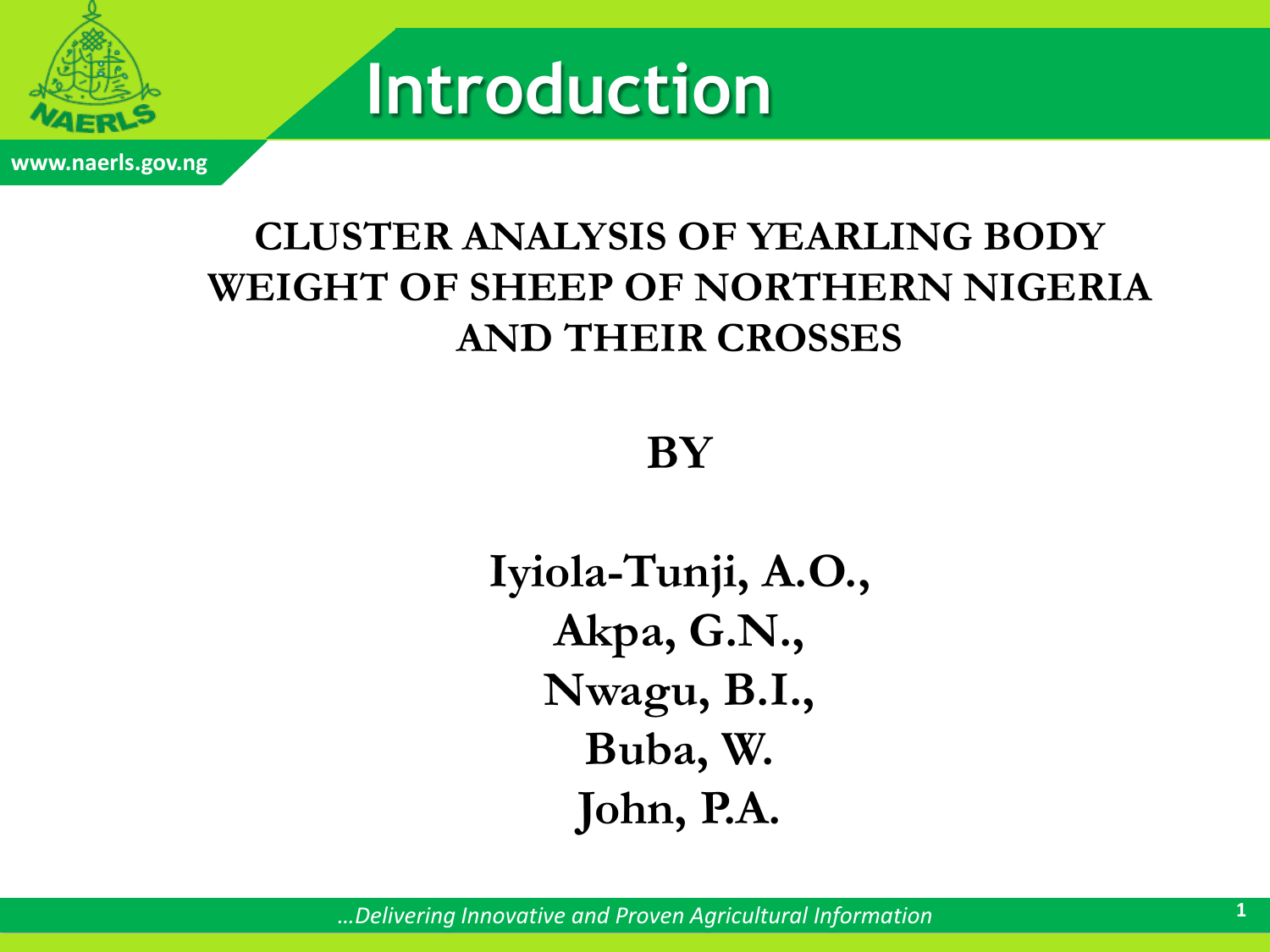

## **INTRODUCTION**

- Balami sheep has the largest body size among sheep of Northern Nigeria.
- The breed is confined to the most arid areas of the country (Sudan savannah).
- Uda is also found in somewhat arid environments.
- Yankasa is adapted to the areas with relatively more rainfall (Northern Guinea Savannah).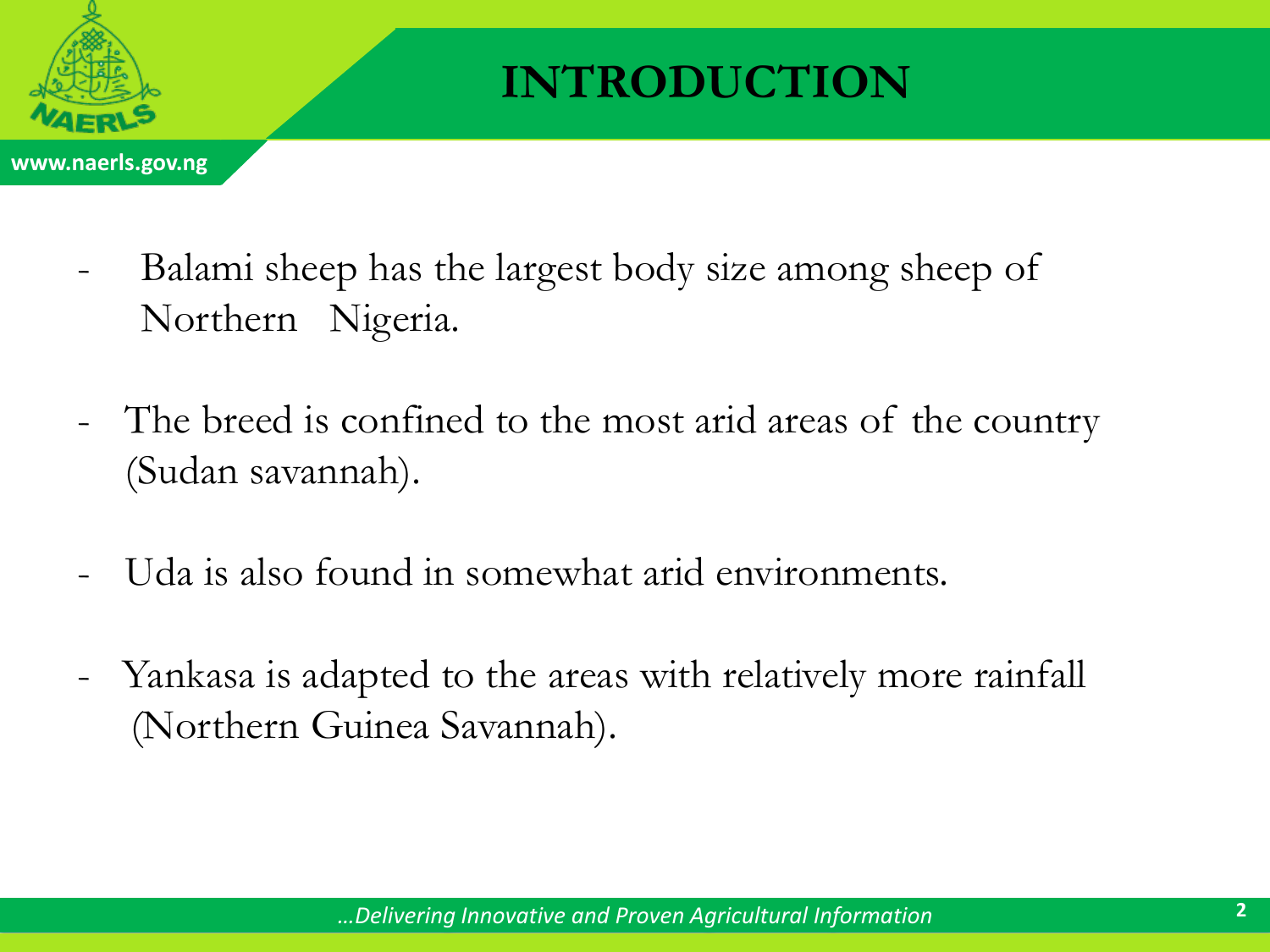

## **INTRODUCTION Cont'd**

- Strategy for improving breeds that are adapted to the semi-arid and arid climate (water and feed scarce areas) needs to:
	- (1.) consider their unique attributes and focus on improvement within breed.
	- (2.) engage some level of crossbreeding with animal that are adapted to such climates (Tibbo *et al*., 2006).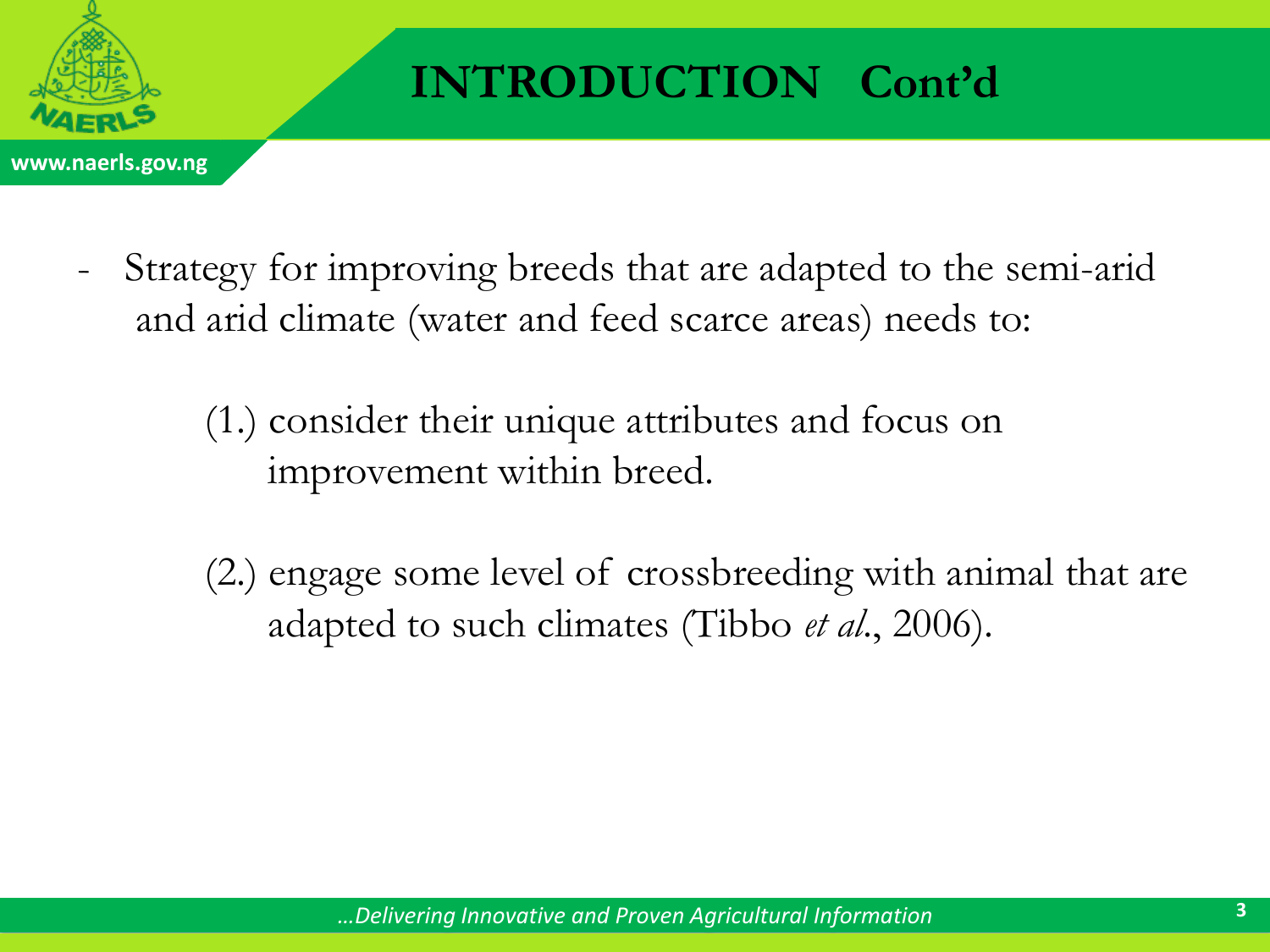

## **INTRODUCTION Cont'd**

Improvement programmes involving sheep in Nigeria will need an appropriate evaluation of all the breeds in an environment where feeds and animal genetic resources (AnGR) is abundant.

- This study was however aimed at investigating the clumping structure of yearling body weight among sheep of Northern Nigeria and their crosses using cluster analysis.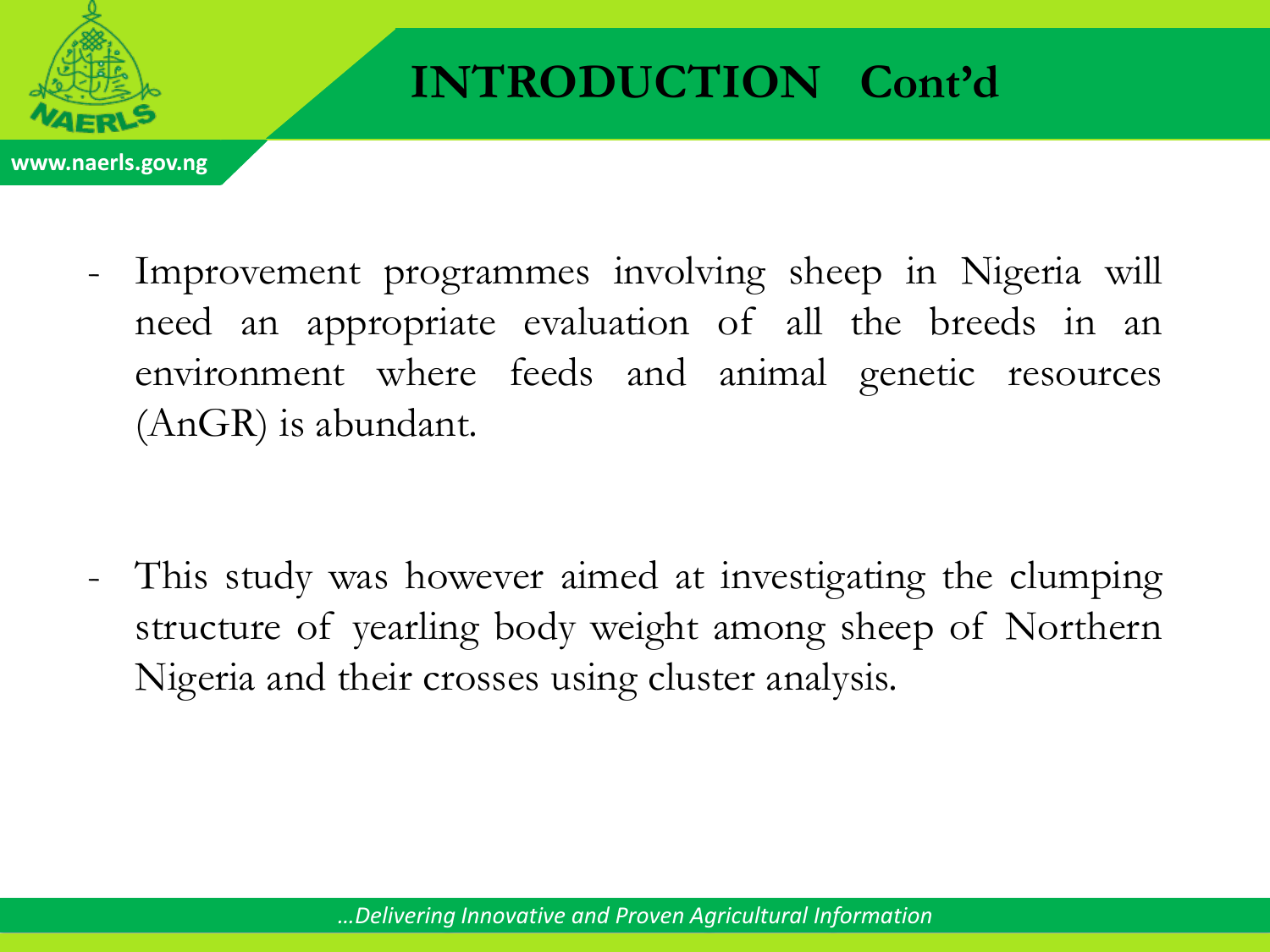

## **MATERIALS AND METHODS**

- The study was conducted at NAPRI, Shika Zaria.
- Balami, Uda and Yankasa breeds were crossed using diallel breeding.
- Body weight of the yearling were recorded using Salter® weighing scale to the nearest kilogram.
- The yearling weight data were analyzed using General Linear Model of SAS (SAS, 2004).
- Pair-wise difference was used to compare the means (SAS, 2004).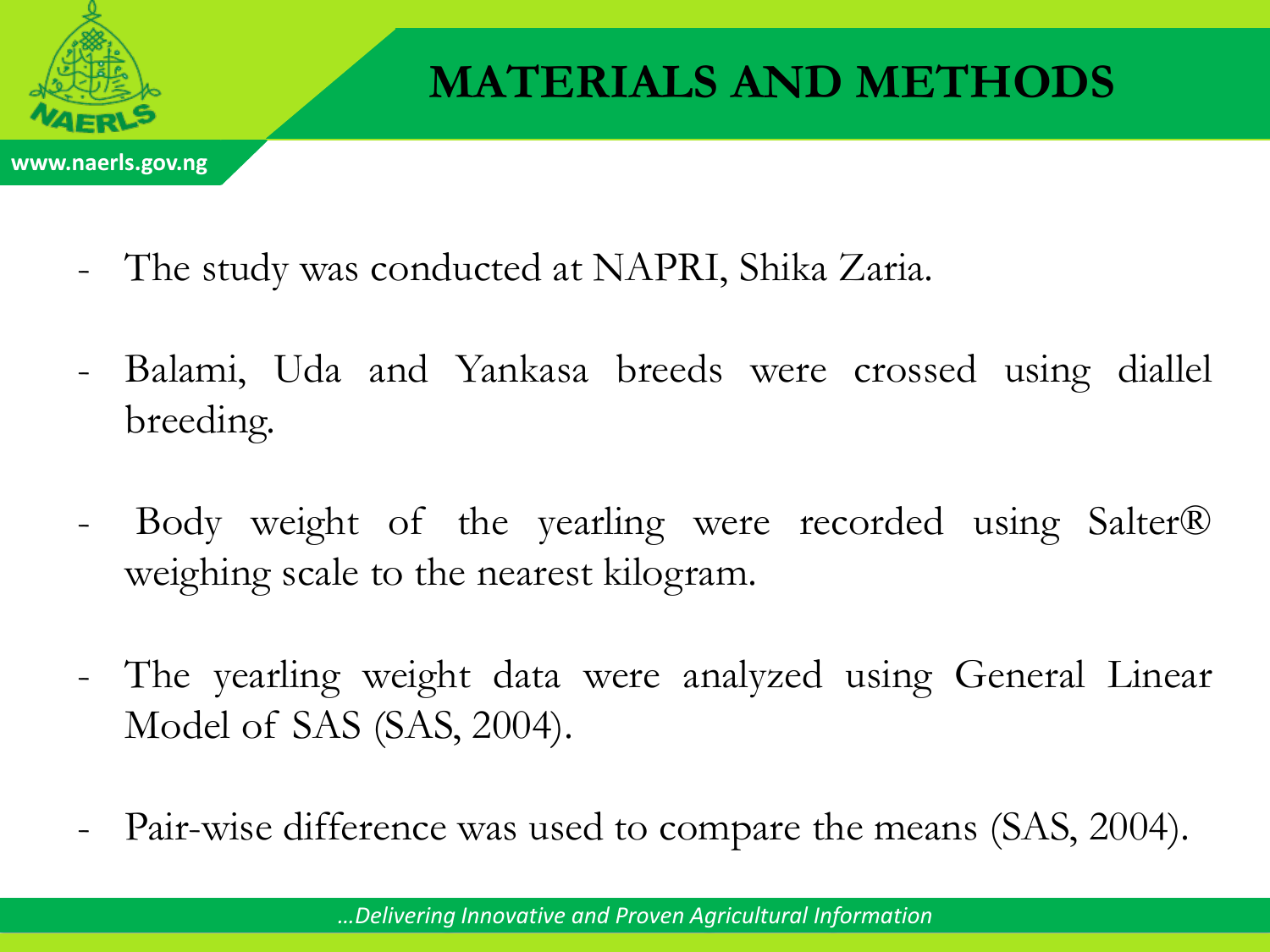

- Distances were used to construct dendrogram using the Unweighted Pairs Group Method Analysis implemented in R 2.13.0 (R Development Core Team, 2015).
- TREE procedure that prints the dendrogram based on the distances among the clusters was introduced in PROC CLUSTER procedure.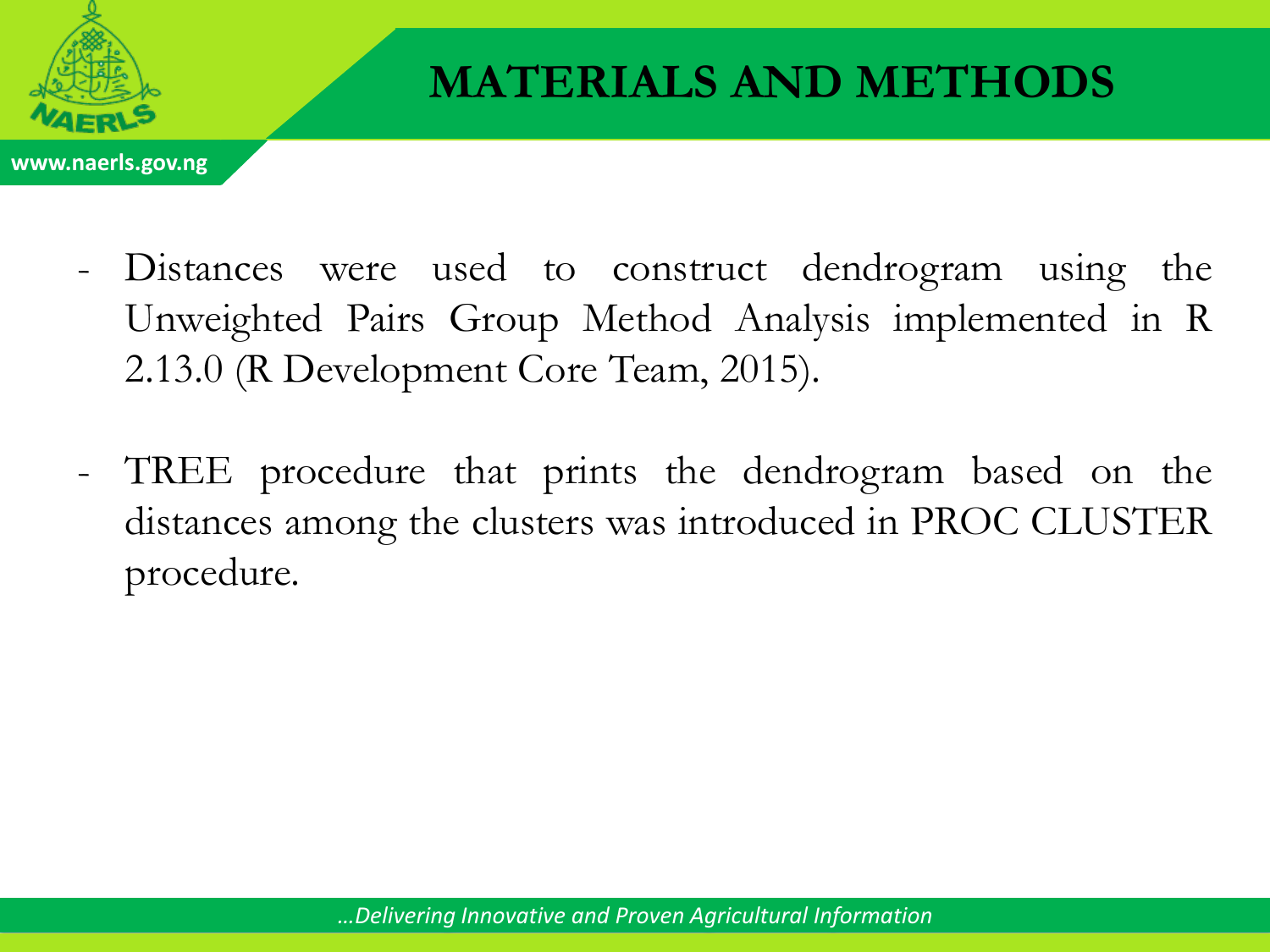

#### **RESULTS AND DISCUSSION**

**www.naerls.gov.ng**

**Table 1: Effect of yearling genotypes on body weight of yearling at 12 months of age**

| <b>Sire breed</b> | <b>Dam breed</b> | <b>Yearling</b><br>genotype | <b>Number</b> | $BWT_12(kg)$                  |
|-------------------|------------------|-----------------------------|---------------|-------------------------------|
| Yankasa           | Yankasa          | YK X YK                     | 25            | $14.79 \pm 0.80$ <sup>f</sup> |
| Uda               | Uda              | UD X UD                     | 6             | $17.43 \pm 1.64$ <sup>e</sup> |
| Balami            | Balami           | <b>BLX BL</b>               | 3             | $29.10\pm4.02^a$              |
| Yankasa           | Uda              | YK X UD                     | 9             | $16.90 \pm 1.34$ <sup>e</sup> |
| Yankasa           | Balami           | YK X BL                     | 3             | $15.12{\pm}4.02$ <sup>f</sup> |
| Uda               | Yankasa          | UD X YK                     | 8             | $16.78 \pm 1.42$ <sup>e</sup> |
| Uda               | Balami           | UD X BL                     | 3             | $20.50 \pm 4.02$              |
| Balami            | Yankasa          | <b>BLXYK</b>                | 3             | $24.00\pm2.84^b$              |
| Balami            | Uda              | <b>BLX UD</b>               | 3             | $18.20 \pm 2.84$ <sup>d</sup> |
|                   |                  | Overall mean                |               | 16.54                         |
|                   |                  | <b>SEM</b>                  |               | 0.35                          |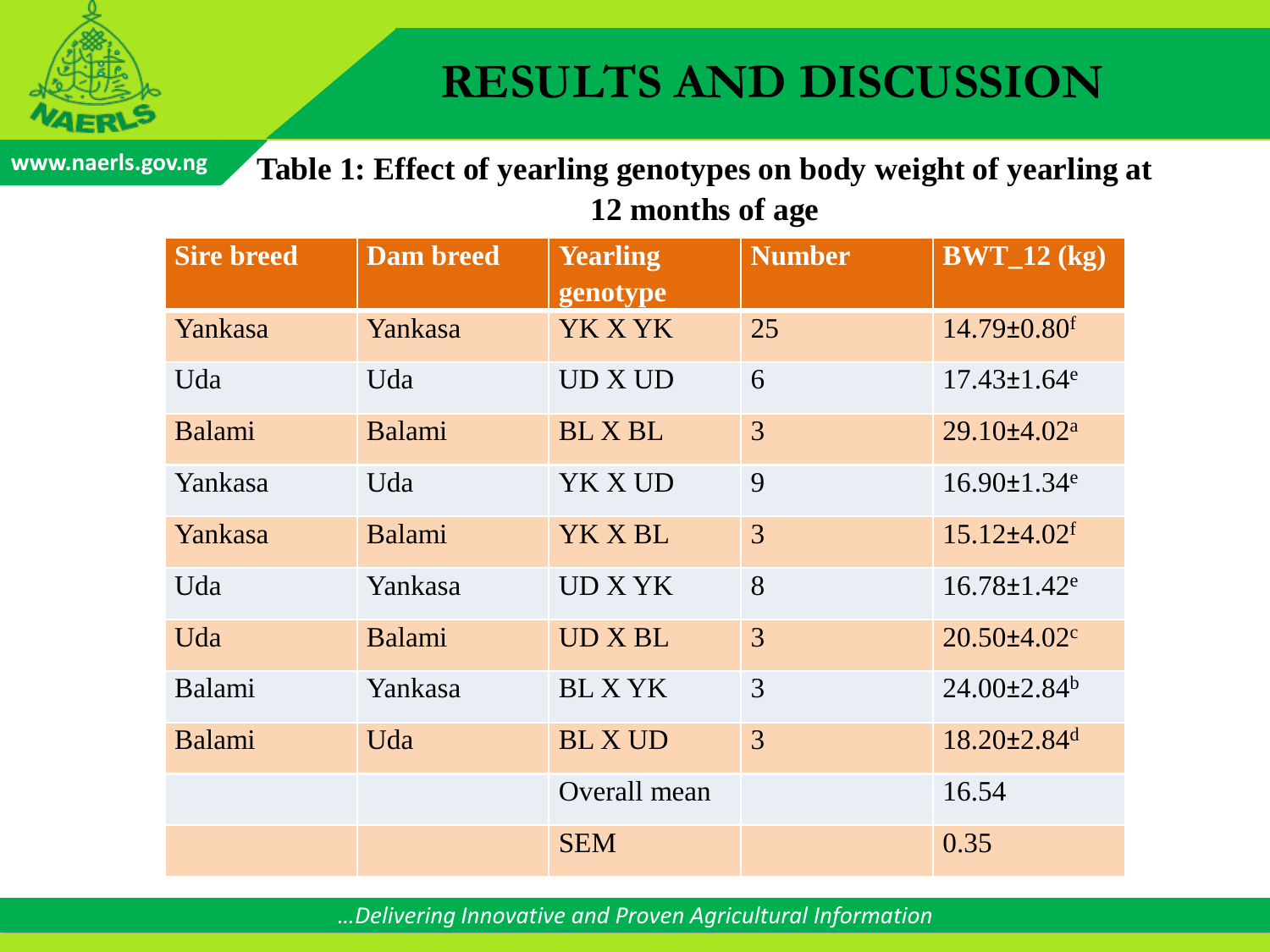

#### **RESULTS AND DISCUSSION**

**www.naerls.gov.ng**



**Figure 1: Hierarchical clustering dendrogram obtained by different distances among genotypes of sheep using body weight at 12 months of age**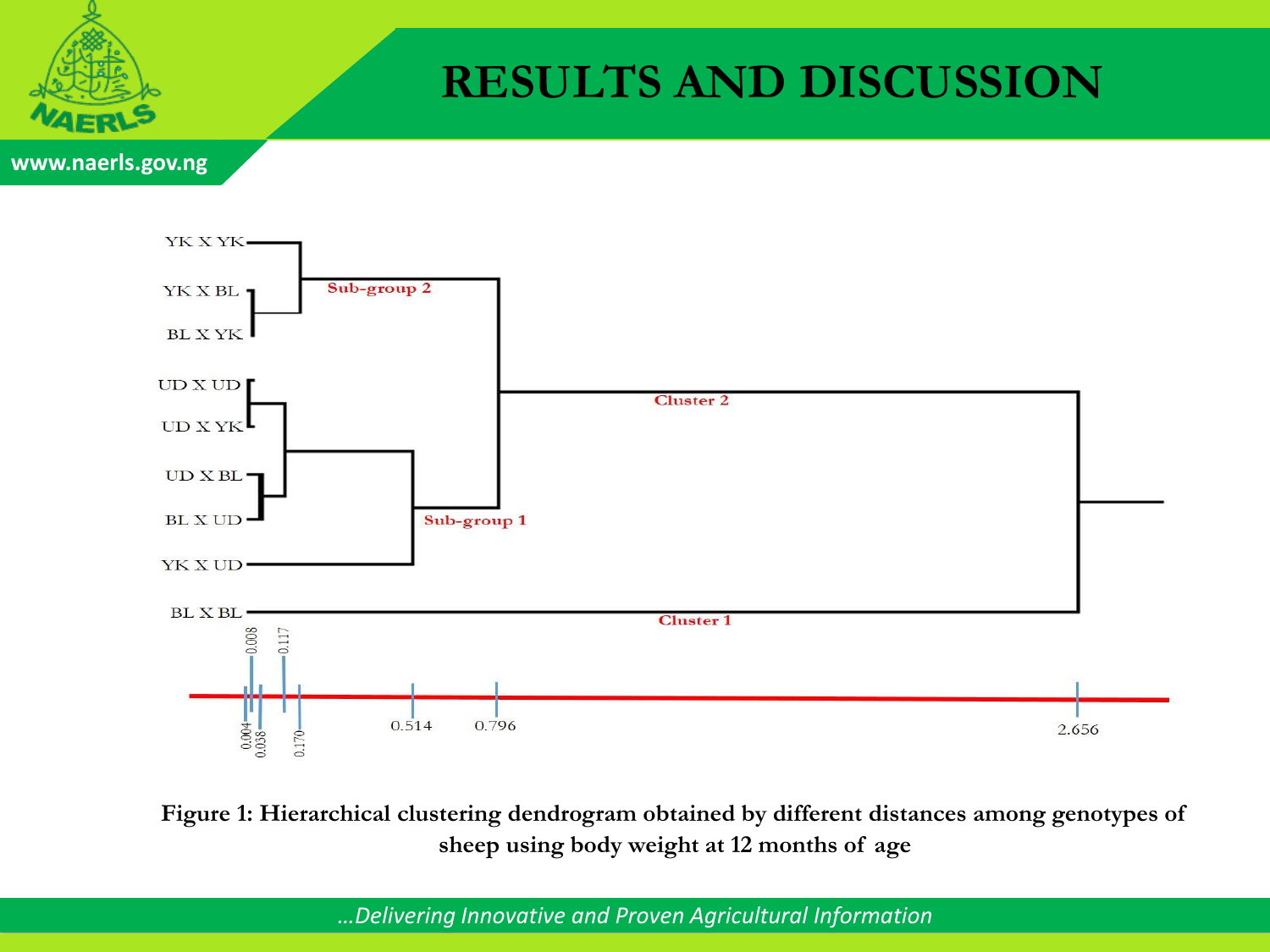

- One of the reasons for estimating genetic distance is to evaluate the expected heterosis when breeds of the same species are crossed.
- Genotypes whose genetic distance are farther being expected to express more heterotic effects.
- Pure Balami sheep in this study had the farthest genetic distance of 2.636 with all the other genotypes considered.
- This was in agreement with Yunusa *et al*. (2013) who reported that there is room for improvement of the indigenous breeds of sheep especially between Southern and Northern breeds.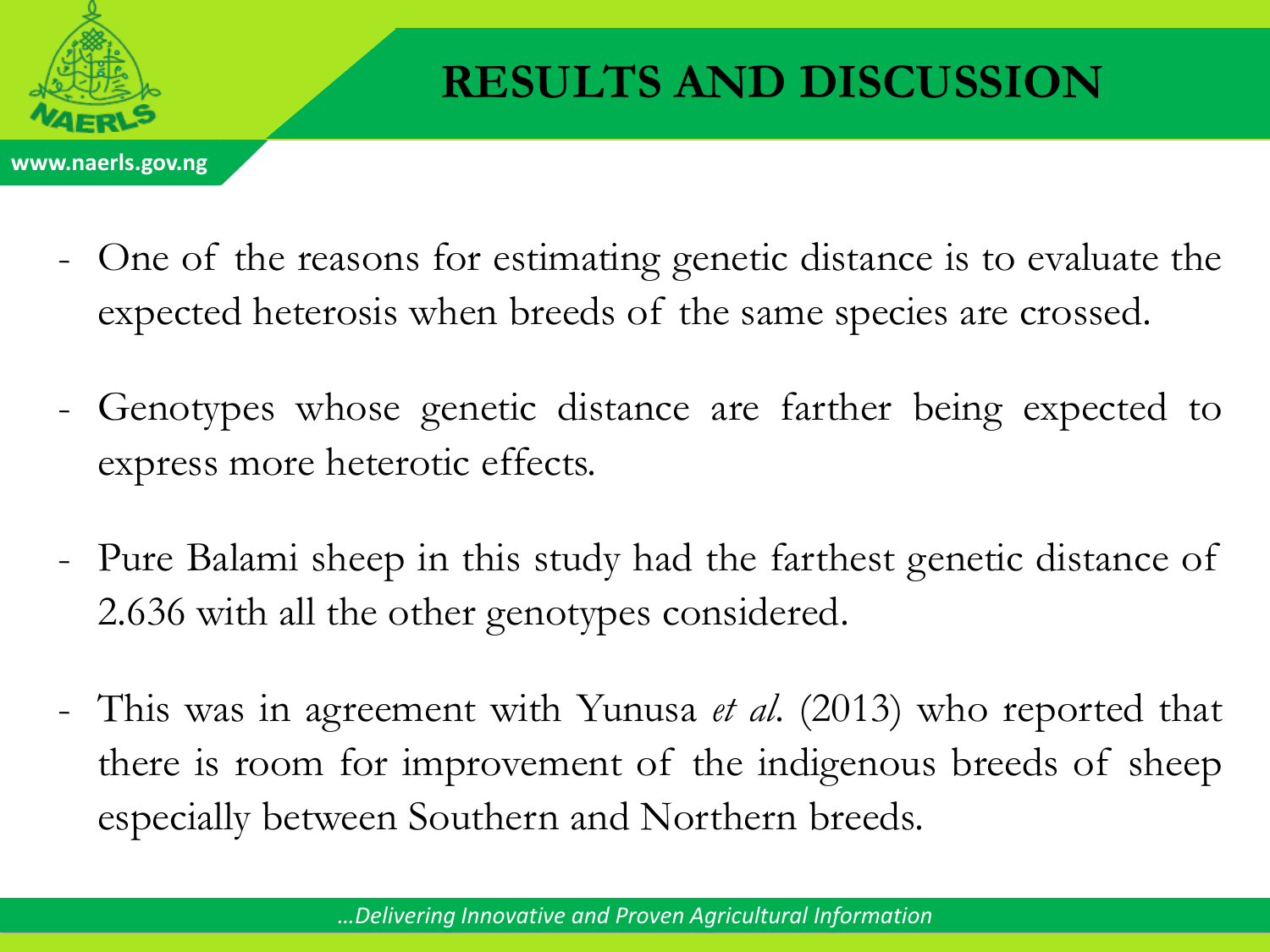

- The yearling body weight of Balami was superior to that of other genotypes.

- The cluster analysis grouped pure Balami yearling distinctly from other genotypes.

Improvement programmes of Nigerian sheep breeds should consider exploitation of the genetic potentials of Balami rams and ewes in terms of fast growth rate.